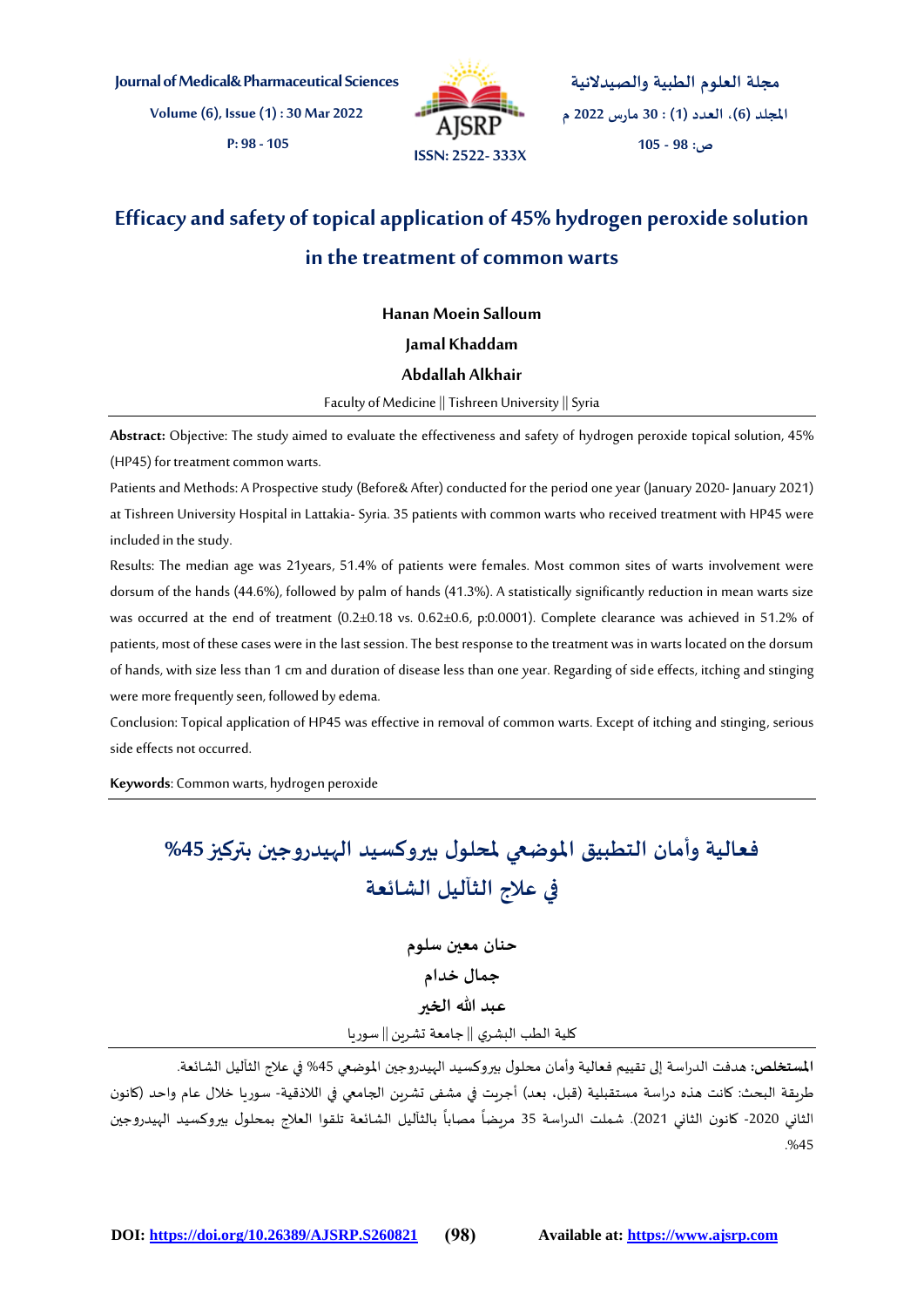النتائج: بلغ معدل العمر 21 سنة، 51.4% من المرضى هم من الإناث. إن أكثر أماكن توضع الثآليل شيوعاً هي ظهر اليدين (44.6%) تلاها -<br>أ راحة اليدين (41.3%). حدث تناقص هام إحصائياً في حجم الثؤلول في نهاية العلاج (0.2 ±0.18 مقابل 0.6±0.61 ،0.0001:p، مع تطور ً الشفاء التام لدى 51.2% من المرضى، ومعظم هذه الحالات كانت في الجلسة الأخيرة من العلاج. تم الحصول على الاستجابة الأفضل للعلاج في الثآليل المتوضعة على ظهر اليدين، ذات الحجم الأقل من 1سم وبفترة زمنية أقل من سنة. بدراسة الآثار الجانبية للعلاج فإن الحكة والوخز هي الأكثر تواتراً تلاها الوذمة. ٍ<br>آ

الاستنتاج: يعتبر التطبيق الموضعي لمحلول بيروكسيد الهيدروجين (45%) علاجاً فعالاً في إزالة الثآليل الشائعة. باستثناء الحكة والوخز لم ً ً<br>أ يالحظ حدوث آثار جانبية خطيرة.

**الكلمات املفتاحية:** الثآليل الشائعة، بيروكسيد الهيدروجين

# **Introduction.**

Common warts are widespread benign epidermal neoplasms which occur in the mucosa and skin [1]. They are caused by different strains of human papillomavirus (HPV) group that produce different clinical types of warts, most commonly type 2, 4 followed by 1, 3, 27, 29, and 57[2, 3].

Warts affects equally males and females. They occur most frequently in children and young adults, peak at 12 to 16 years and declining thereafter. The prevalence is estimated to be 10- 20% in school-aged children [4, 5].

They are spread via person to person contact or indirectly by fomites, showers and swimming pools that is carrying the virus. Common warts are usually located on the hands, feet, and appear either alone or in groups [6].

Spontaneous disappearing occurs approximately in 65% of warts, but most patients demand treatment because of the cosmetic disfigurement and tenderness. The available treatment options range from tissue keratolysis to immunotherapy to tissue destructive. Although there are a variety of treatment modalities, none is very effective in achieving complete response, and warts poses a therapeutic challenge [7, 8]. Thus, there is a significant need for a safe, effective, and cosmetically acceptable treatment.

Hydrogen peroxide (H2O2) is a reactive oxygen species which produced endogenously, and damage lipids, proteins, and nucleic acids oxidatively. High concentration of H2O2 solution (45%), is first approved by Food and Drug Administration (FDA) for treatment of raised seborrheic keratosis[9, 10].

Clinical trials showed that HP45 is effective in treating common warts. Although the exact mechanism of this effect is not fully understood, it may result from oxidative damage induced by H2O2 which cause death to abnormal cells [11]. Therefore, the objectives of the study were to: 1- determine the therapeutic efficacy and safety of HP45 in the treatment of common warts. 2- evaluate the association between the response to treatment and demographic characteristics of patients. 3- evaluate the association between the response to treatment and characteristics of lesions.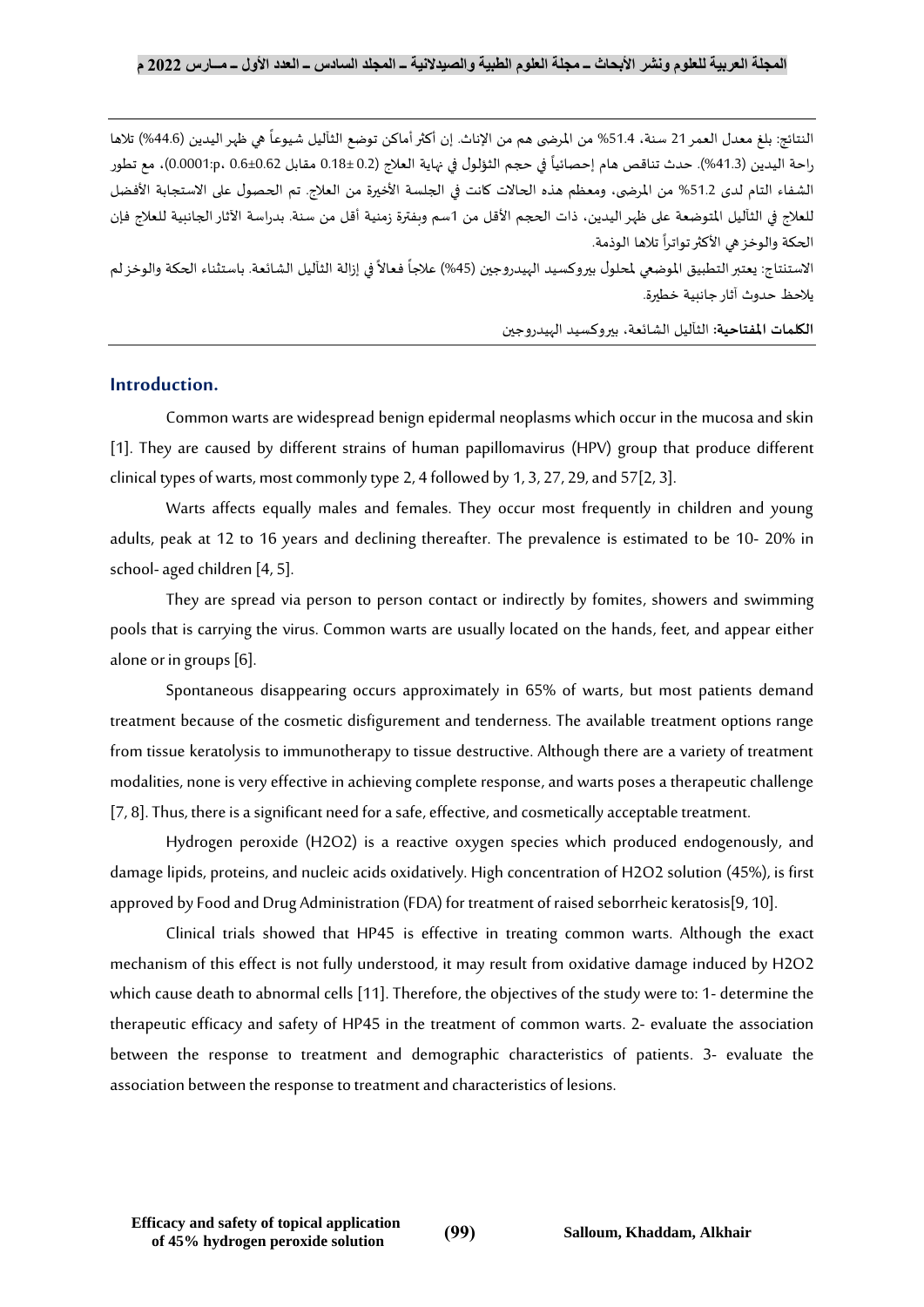## **Patients and Methods.**

This is a Prospective study (Before& After) of a group of patients older than one year with common warts attending the Dermatology Department's outpatient clinic at Tishreen University Hospital in Lattakia- Syria during a one year period (January 2020 to January 2021). The following data were recorded: demographic data (age, sex), size of warts, position and duration of disease. Exclusion criteria were patients with one of the following: immune suppression, warts on trunk and extremities, previous history of treatment with other modalities of therapy during the last two months, pregnancy, lactation, patients with common vitiligo, or constitutional eczema.

The position was cleaned by alcohol, then HP45 was applied on the lesion with the use of disposable applicator, and firm pressure for approximately 15 seconds, and then repeated in the same order up to three times. Every patient has received a session every week for a maximum of 8 sessions, and patients were followed for 3 months after the last session. Assessment was done by using clinical photograph at the beginning of the study and during each treatment session to record reduction in the size, number of warts, and side effects. The clinical response was graded into complete (complete cure) and no response(no change in size and number of warts).

**Ethical consideration:** All patients were provided a complete and clear informed consent after discussion about the study. This study was performed in accordance with the Declaration of Helsinki.

#### **Statistical Analysis**

Statistical analysis was performed by using IBM SPSS version20. Basic Descriptive statistics included means, standard deviations (SD), median, Frequency and percentages. The Wilcoxon test was used to compare two paired groups. Differences of distribution examined by using Fisher exact test. P value <0.05 was considered as statistically significant.

## **Results.**

A total of 35 patients with common warts who presented to the Department of Dermatology from January 2020 to January 2021 were included in the study. The baseline characteristics of patients are as given in table (1). The median age of patients who enrolled in the study was 21 years, 35.3% of the patients were in the age group [10- 20[, and 51.40 % were female.

#### **Table (1) Demographic characteristics of the study population**

| <b>Variables</b> | Result     |
|------------------|------------|
| Age (years)      | $21(5-55)$ |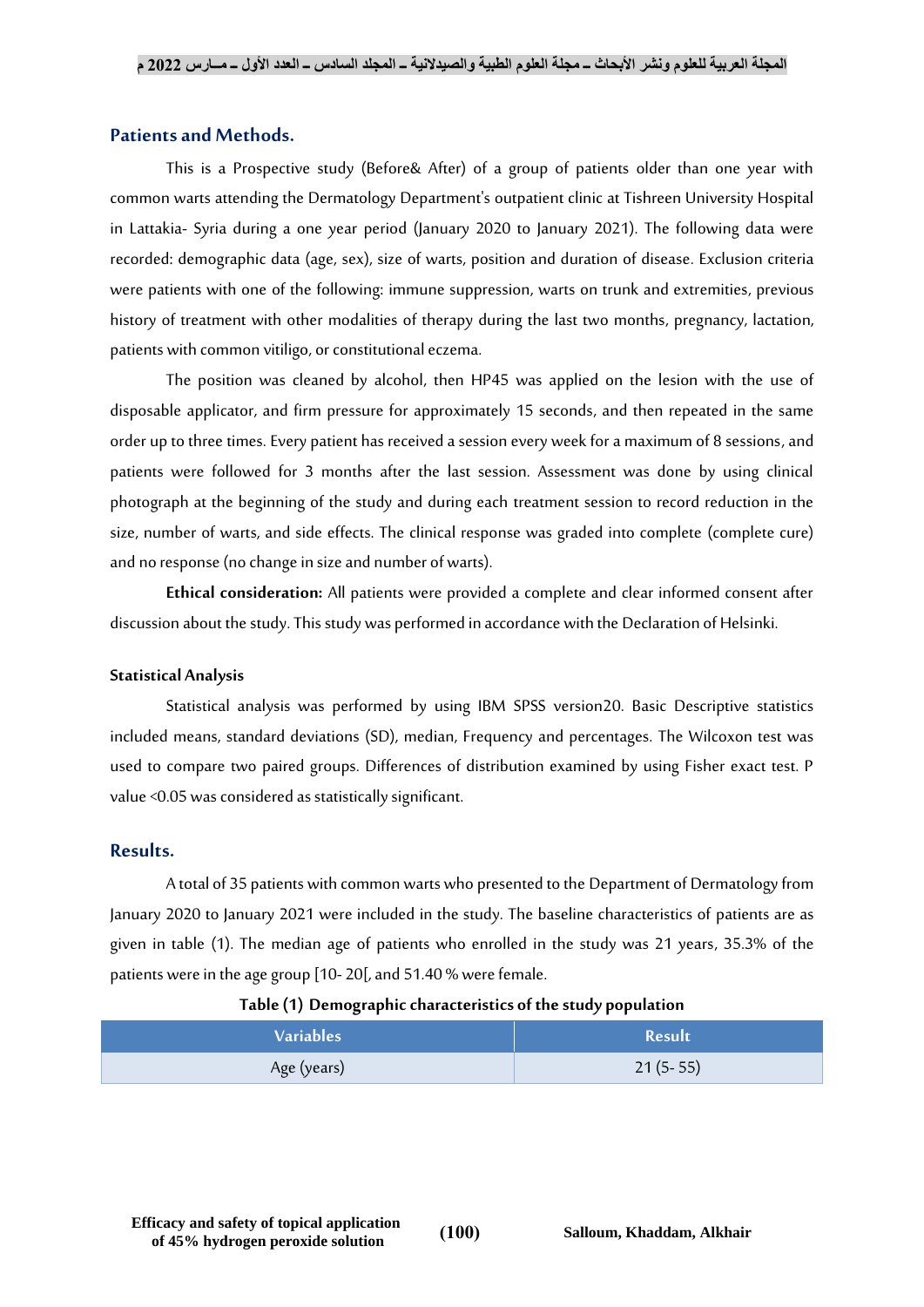# **المجلة العربية للعلوم ونشر األبحاث ــ مجلة العلوم الطبية والصيدالنية ــ المجلد السادس ــ العدد األول ــ مــارس 2022 م**

| <b>Variables</b> | Result      |  |  |
|------------------|-------------|--|--|
| Age groups       |             |  |  |
| < 10             | $4(11.8\%)$ |  |  |
| $[10 - 20]$      | 12 (35.3%)  |  |  |
| $[20-30]$        | 7(20.6%)    |  |  |
| $[30 - 40]$      | $2(5.9\%)$  |  |  |
| $\geq 40$        | 10 (28.6%)  |  |  |
| $Sex$            |             |  |  |
| Male             | 17 (48.60%) |  |  |
| Female           | 18 (51.40%) |  |  |

As shown below (Table 2), the most common sites of warts involvement were dorsum of the hands (44.6%) followed by palm of hands (41.3%). The median duration of disease was 7 months. There was a significant reduction in lesion size at the end of the therapy (0.2±0.18 vs. 0.62±0.6) The response to the treatment was complete in 51.2%.

| <b>Variables</b>            |                            |  |  |
|-----------------------------|----------------------------|--|--|
| Sites of warts              |                            |  |  |
| Dorsum of hands             | 54 (44.6%)                 |  |  |
| Palm of hands               | 50 (41.3%)                 |  |  |
| Face                        | $7(5.8\%)$                 |  |  |
| Dorsum of feet              | 6(5%)                      |  |  |
| wrist                       | 3(2.5%)                    |  |  |
| <b>Neck</b>                 | $1(0.8\%)$                 |  |  |
| Duration of disease (month) | $7(2-36)$                  |  |  |
| Warts size (cm)             |                            |  |  |
| Before treatment            | $0.62 \pm 0.6$ (0.30-4.30) |  |  |
| After treatment             | $0.2\pm0.18$ (0-2)         |  |  |
| Response to treatment       |                            |  |  |
| Complete response           | 62 (51.2%)                 |  |  |
| No response                 | 59 (48.8%)                 |  |  |

**Table (2) Distribution of the study population according to different parameters of warts**

82.3% of the cases with complete clearance of the lesions were in the sessions (8) of the therapy,

Figure(1)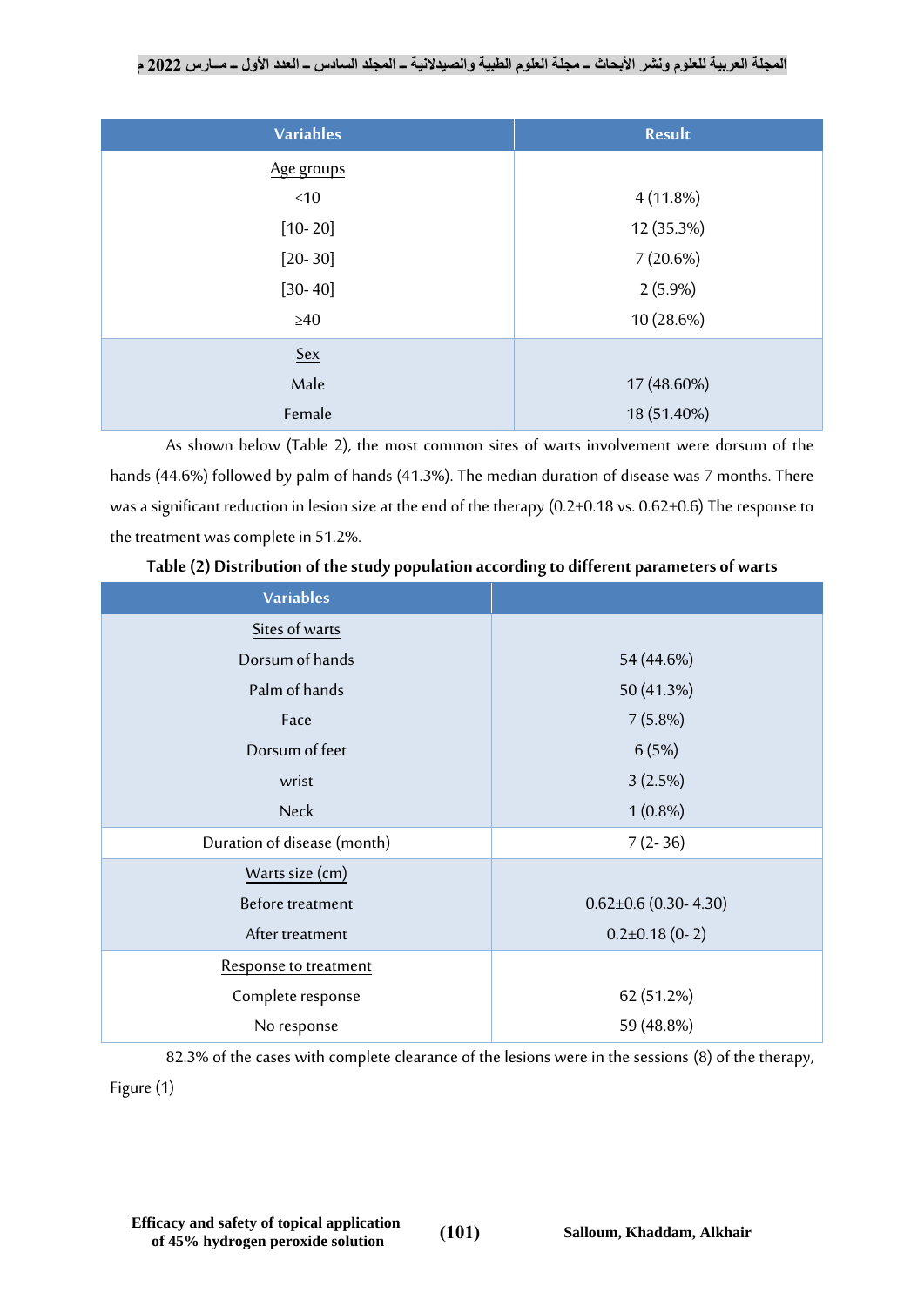

**Figure(1) Distribution of the 62 warts with complete response according to the number of the sessions**

Complete response to the treatment was more frequently in patients with duration of disease≤ 1year (89.4% vs.1.6%, p:0.01), size of warts <1 cm (96.8% vs.3.2%, p: 0.03), and warts located on the dorsum of hands (p:0.0001), Table(3).

**Table (3) Association between response to treatment and the demographic characteristics of the study population and parameters of warts**

| <b>Variables</b>            | <b>Response to treatment</b> |             |         |
|-----------------------------|------------------------------|-------------|---------|
|                             | Complete response            | No response | p-value |
| <b>Sex</b>                  |                              |             |         |
| Male                        | 10 (52.6%)                   | 7(43.8%)    | 0.6     |
| Female                      | 9(47.4%)                     | 9(56.3%)    |         |
| Age groups                  |                              |             |         |
| <10                         | $2(11.1\%)$                  | 2(12.5%)    |         |
| $[10 - 20]$                 | 7 (38.9%)                    | 5(31.3%)    | 0.09    |
| $[20-30]$                   | $2(11.1\%)$                  | 5(31.3%)    |         |
| $[30 - 40]$                 | $1(5.6\%)$                   | 1(6.3%)     |         |
| $40\square$                 | 7(36.8%)                     | 3(18.8%)    |         |
| Duration of disease (years) |                              |             |         |
| $\leq 1$                    | 61 (98.4%)                   | 47 (79.7%)  | 0.01    |
| >1                          | $1(1.6\%)$                   | 12 (20.3%)  |         |
| Warts size (cm)             |                              |             |         |
| $\leq$ 1                    | 60 (96.8%)                   | 51 (86.4%)  | 0.03    |
| 12                          | $2(3.2\%)$                   | 8(13.6%)    |         |

**Efficacy and safety of topical application of 45% hydrogen peroxide solution** (102) Salloum, Khaddam, Alkhair<br> **b** Salloum, Khaddam, Alkhair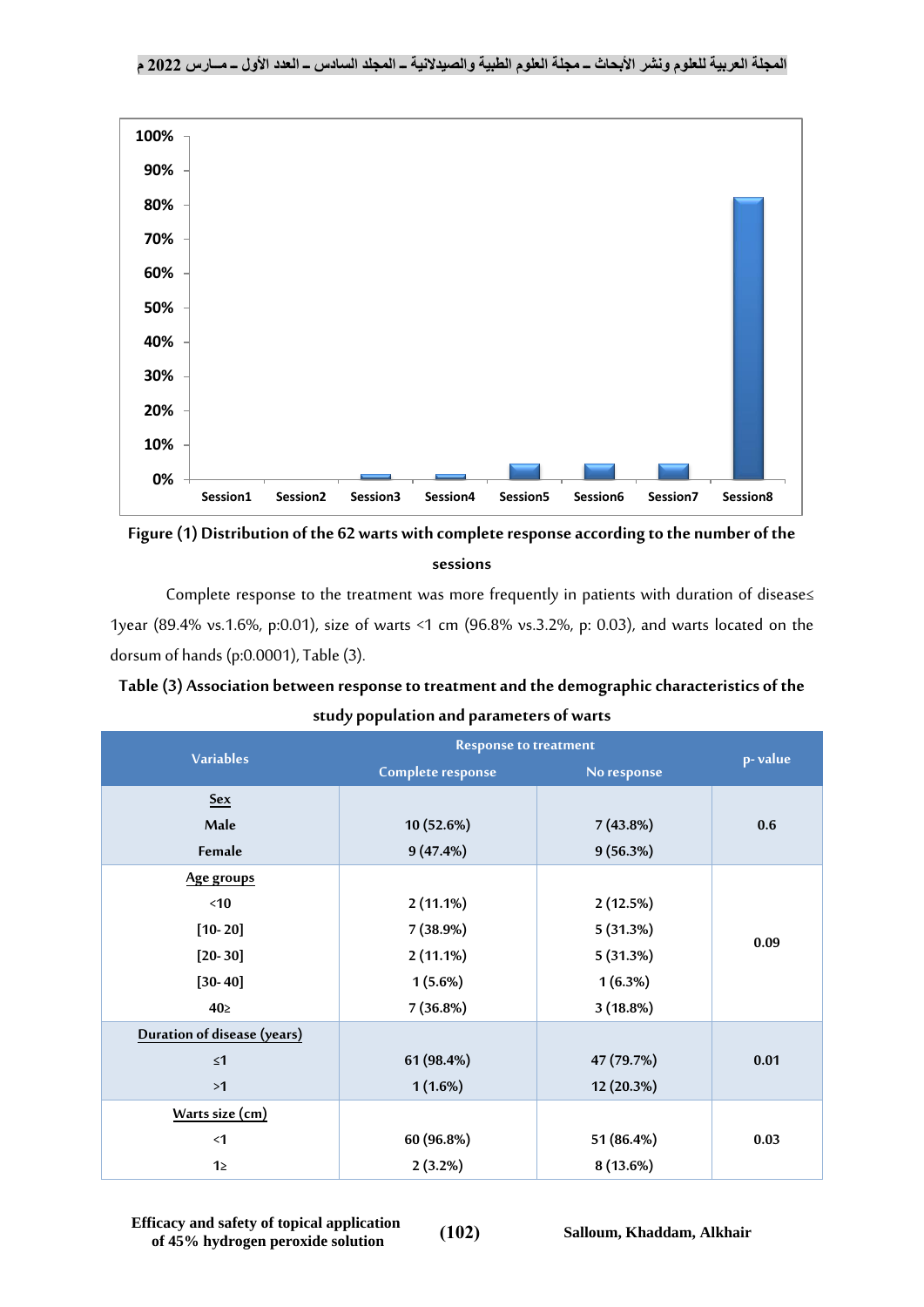# **المجلة العربية للعلوم ونشر األبحاث ــ مجلة العلوم الطبية والصيدالنية ــ المجلد السادس ــ العدد األول ــ مــارس 2022 م**

|                  | <b>Response to treatment</b> |             |         |
|------------------|------------------------------|-------------|---------|
| <b>Variables</b> | Complete response            | No response | p-value |
| Sites of warts   |                              |             |         |
| Dorsum of hands  | 47 (75.8%)                   | 7(11.9%)    |         |
| Palm of hands    | $0(0\%)$                     | 50 (84.7%)  |         |
| Face             | 6(9.7%)                      | 1(1.7%)     |         |
| Dorsum of feet   | $5(8.1\%)$                   | 1(1.7%)     | 0.0001  |
| wrist            | 3(4.8%)                      | $0(0\%)$    |         |
| <b>Neck</b>      | $1(1.6\%)$                   | $0(0\%)$    |         |

As shown below (Table 4), most common side effects after each session were itching and stinging, followed by edema and hypopigmentation.

| <b>Session number</b> | Edema      | <b>Itching</b> | <b>Stinging</b> | Hypopigmentation |
|-----------------------|------------|----------------|-----------------|------------------|
| $\mathbf{1}$          | $8(6.6\%)$ | 28 (23.1%)     | 27 (22.3%)      | $0(0\%)$         |
| $\overline{2}$        | 12 (9.9%)  | 26 (21.5%)     | 29 (23.9%)      | $0(0\%)$         |
| 3                     | $9(7.4\%)$ | 27 (22.3%)     | 26 (21.5%)      | $0(0\%)$         |
| $\overline{4}$        | 10(8.3%)   | 25 (20.7%)     | 26 (21.5%)      | $0(0\%)$         |
| 5                     | 11 (9.1%)  | 28 (23.1%)     | 27 (22.3%)      | $0(0\%)$         |
| 6                     | 7(5.8%)    | 23 (19%)       | 24 (19.8%)      | 3(2.5%)          |
| $\overline{7}$        | $9(7.4\%)$ | 26 (21.5%)     | 25 (20.7%)      | 3(2.5%)          |
| 8                     | $5(4.1\%)$ | 28 (23.1%)     | 22 (18.2%)      | 3(2.5%)          |
| Follow up-session     | $0(0\%)$   | $0(0\%)$       | $0(0\%)$        | 3(2.5%)          |

# **Table 4 Distribution of the study population according to the side effects after each session**

## **Discussion.**

Common warts may be aesthetically bothersome as well as medically worrisome to patients and might affect the quality of life. Medical literature review revealed prior limited controlled clinical trials evaluating the efficacy of HP45 in removal common warts.

The current study demonstrated that common warts were more frequently in children and adulthood, and most common sites affected were dorsum and palm of the hands. The response to the treatment at the end of the treatment was complete in 51.2% depending on the location of warts, size of warts, and duration of the disease, without any correlation with age or sex of the patient. Improvement was more frequently in lesions located on the dorsum of the hands, small size, and with shorter duration of disease. Adverse effects were limited to local skin reactions, itching and stinging were the most observed effects of the treatment.

The exact mechanism of HP45 for treatment common warts has not been fully elucidated. It may be explained by the following: direct oxidation of organic tissues, generation of reactive oxygen species,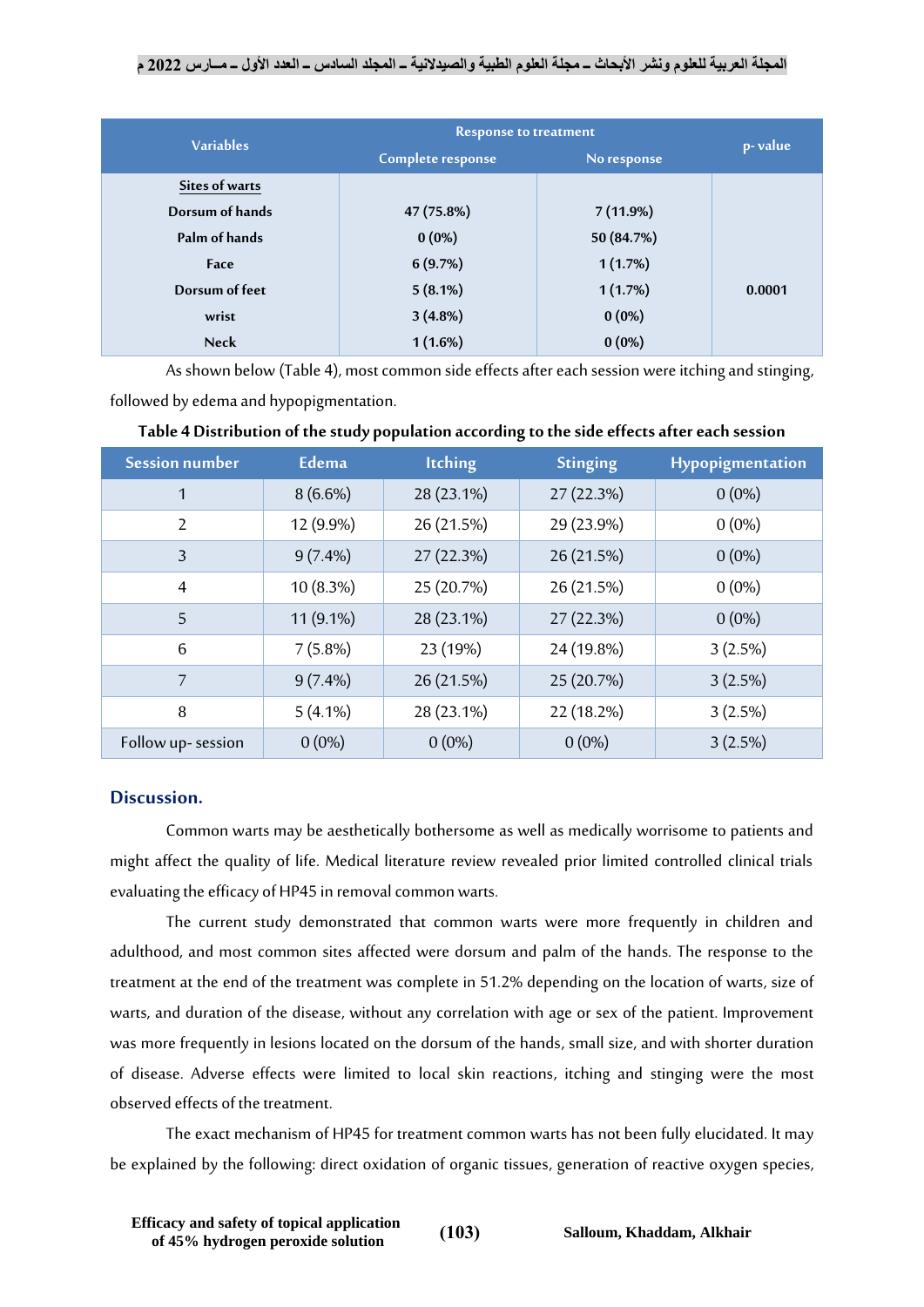### **المجلة العربية للعلوم ونشر األبحاث ــ مجلة العلوم الطبية والصيدالنية ــ المجلد السادس ــ العدد األول ــ مــارس 2022 م**

and generation of local concentrations of oxygen that are toxic to warts cells [12]. These results are comparable to the findings reported by previous studies.

Stephen et al., (2019) demonstrated the efficacy of HP45 topical solution in treatment common warts. Complete response was achieved in 19%of the cases, and most side effects were mild to moderate in severity. Hypopigmentation was the most common complications seen [13].

Aclaris therapeutics (2019), trial 1: This trial showed that complete clearance was achieved in 15.7%. Aclaris therapeutics (2019), trial 2: This trial also demonstrated that complete clearance was achieved in 13.1%[14].

Side effects of the previous trials were mild in 34.6%, moderate in 17.3%, and most of these adverse events were application site pain, scabbing, erythema, and erosion[14].

Complete cure rates attained by HP45 varied between trials ;this can be attributed to many factors which include: age, wart type, durations of the warts.

In summary, treatment with topical HP45 solution provides noninvasive, safe and effective method in treating common warts.

## **References.**

- 1- Sterling J, Gibbs S, Hussain S(2014). British Association of Dermatologists, guidelines for the management of cutaneous warts. Br J Dermatol.171:696- 712
- 2- Doorbar J, Egawa N, Griffin H (2015). Human papillomavirus molecular biology and disease association. Rev Med Virol.25:2- 23.
- 3- BrugginkS, Bavinck J, Quint W(2012). Cutaneous wart associated HPV types: Prevalence and relation with patient characteristics. J Clin Virol.55:250-255.
- 4- Rush J, Dinulos J (2016). Childhood skin soft tissue infections: new discoveries and guidelines regarding the management of bacterial soft tissue infections, molluscum contagiosum, and warts. Curr Opin Pediatr.28:250- 257.
- 5- Cubie H (2013). Diseases associated with human papillomavirus infection. Virology.445:21- 34.
- 6- Abeck D, Tetsch L, Luftl M(2019). Extragenital cutaneous warts: Clinical presentation, diagnosis and treatment. Journal of the German society of Dermatology.17:613- 634.
- 7- Gerlero P, Hernandex A (2016). Treatment of warts in children: an update. Actas Dermosifililiogr.107:551- 558.
- 8- Lynch M, Cliffe J (2014). Management of cutaneous viral warts. BMJ. 348:3339.
- 9- Marinho H, Real C, Cyrne L(2014). Hydrogen peroxide sensing, signaling and regulation of transcription factors. Redox Biol.2:535- 562.
- 10- Afansev I (2010).Signaling by reactive oxygen and nitrogen species in skin disease. Curr Drug Metab.11:409- 414.